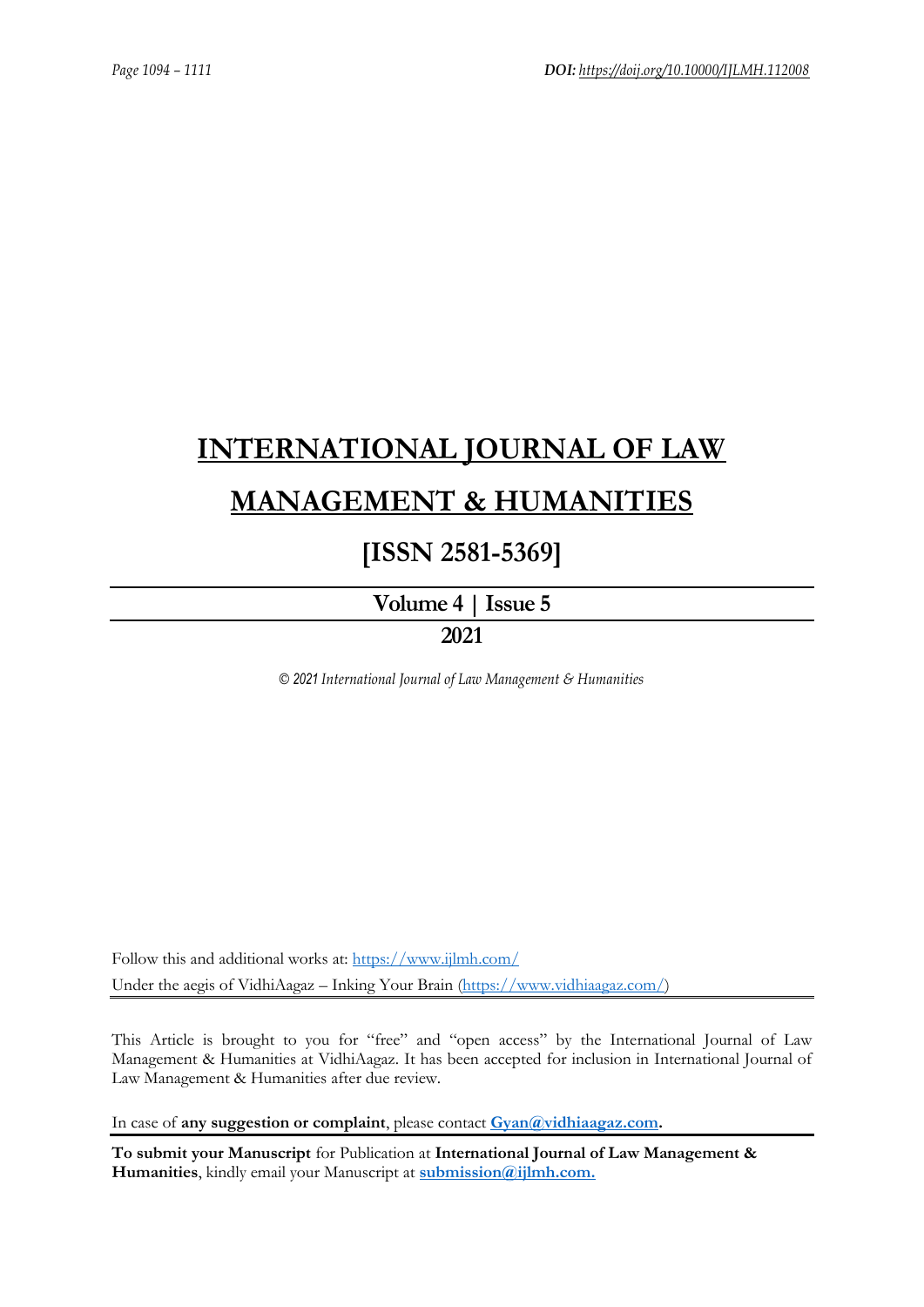# **Regulatory Challenges arising due to the emergence of Special Purpose Acquisition Companies (SPAC) in the Indian corporate environment**

**MEDHA PANDEY<sup>1</sup> AND ADARSH CHOUBEY<sup>2</sup>**

#### **ABSTRACT**

*For the past decade, Capital markets in India is growing at an exponential rate. During this the market came across some of the inevitable changes in both technical and regulatory regime. However, one of the most significant development in the capital markets around the world's resurgence of the special purpose acquisition company also known as SPAC. The SPAC made the impact in the capital markets all around the globe by raising a record of US\$83 billion in the year 2020. This shows the emergence of SPACs around the world. Keeping this in mind, the main idea of the article is to analyse regulatory framework Globally with respect to SPAC and to analyse the importance of the SPAC in the capital market and how it helps in economic development of the country. The main objective of this paper is to determine the challenges faced by the regulatory bodies in India to come up with a Legal framework for the establishment of SPACs in India. In the end the article concludes by observing that the Indian statues needs to have necessary amendments for SPACs for it to be trusted by the investors and how those amendments will boost the markets and ultimately help in the country's economic recovery.*

*Keywords – SPAC, Companies Act, SEBI, Merger, Acquisition, Regulatory Challenges.*

# **I. INTRODUCTION**

The birth of a new sort of organisation is certainly unusual, but that is exactly what has happened in recent years with Special Purpose Acquisition Companies, which are a type of private equity fund that is only available to the public. SPACs first appeared in the United States in the 1990s and quickly spread to Europe and Asia, igniting a thriving trend that, according to some, could outlast the present economic crisis, exacerbated by the Pandemic, to the point where shell companies may supplant traditional IPOs. The SPACs created a buzz by

<sup>&</sup>lt;sup>1</sup> Author is a student at NMIMS School of Law, Navi Mumbai, India.

<sup>2</sup> Author is a student at NMIMS School of Law, Navi Mumbai, India.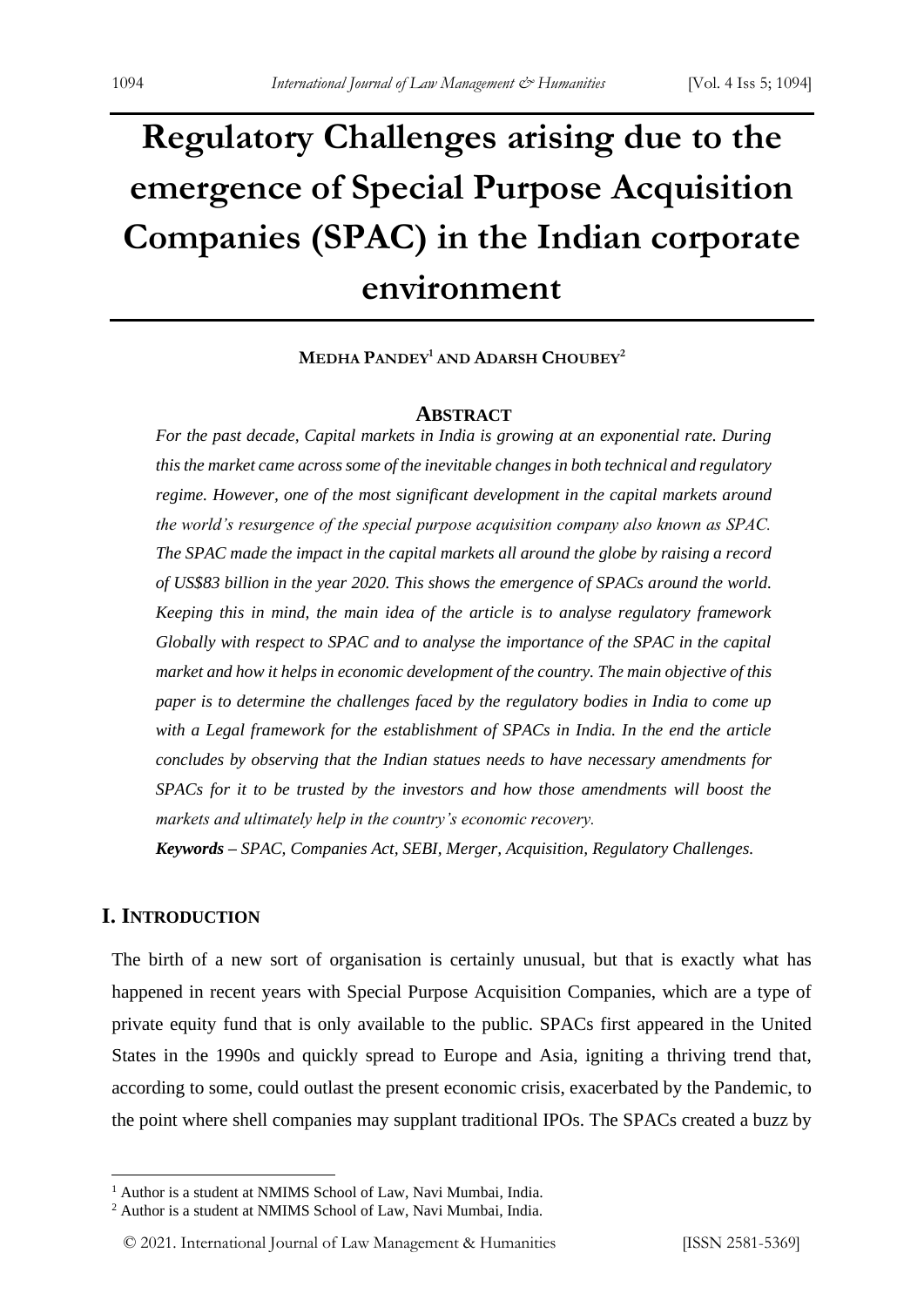raising a record USD 83 billion in US alone.<sup>3</sup> In a word, these constitute shell companies that have previously got listed on the stock exchange but do not do business or day-to-day management, but these companies are sponsored by experience investors/banks.

SPACs are designed with the single purpose of acquiring or merging other target companies within a specified time limit. Through SPACs the companies do not follow traditional IPO route and are considered as can 'reverse-IPO' route. Usually, companies when they are listed for IPO they undergo through a extensive listing process mitigating it commercial scheme to the investors and market regulators like SEBI. But, through SPACs the effective corporation becomes merged with a SPAC that is previously listed in the market. It is for this reason that SPACs have earned the monikers of 'blank-cheque companies', 'blind shell companies', 'blind pools' or 'public shells'.<sup>4</sup>

As one of the largest developing economies, Indian businesses have not avoided the attention of veteran investors — notable instances of Indian companies that have listed overseas via SPACs comprise online travel agency Yatra in 2016 and Videocon DTH in 2017. Although these illustrations may appear to be limited also not very significant, the SPAC movement is slowly making its way towards Indian coastlines.

Special Purpose Acquisition Companies are the most recent development of shell companies, which people have been familiar with since the 1980s' Blank Check Companies. SPACs, on the other hand, provide an entirely new operational mechanism, which is also at the heart of their well-recognised attraction. A SPAC is formed when a team of founders, known as sponsors, form a shell company with no assets or operational history, then go public with the promise of acquiring a target firm in the future, utilising different bonding methods to guarantee investors that their money would not be misappropriated.<sup>5</sup>

The most important characteristic has been that the money should be escrowed in a trust account and disbursed only after the transaction is completed. As a result, the SPAC investors are basically "buying" a management structure and its credibility. SPAC shareholders can either vote against the purchase and recover the funds back, or they can invest their money and become owners in the newly acquired enterprise after the management have identified a target.<sup>6</sup>

<sup>3</sup> Daniele D'Alvia, *The international financial regulation of SPACs between legal standardised regulation and standardisation of market practices,* 22 JBR, 2019.

<sup>4</sup> Suneeth Katarki, *India: SPAC: More Than Just a Blank-Check Company,* MONDAQ (July 5, 2021, 9:36am), https://www.mondaq.com/india/shareholders/1049778/spac-more-than-just-a-blank-check-company.

<sup>5</sup> TECHCRUNCH, https://techcrunch.com/2020/08/21/almost-everything-you-need-to-know-about-spacs/ (June 30, 2021, 9:36 pm).

<sup>6</sup> PWC, https://www.pwc.com/us/en/services/audit-assurance/accounting-advisory/spac-merger.html (June 30, 2021, 2:40 pm).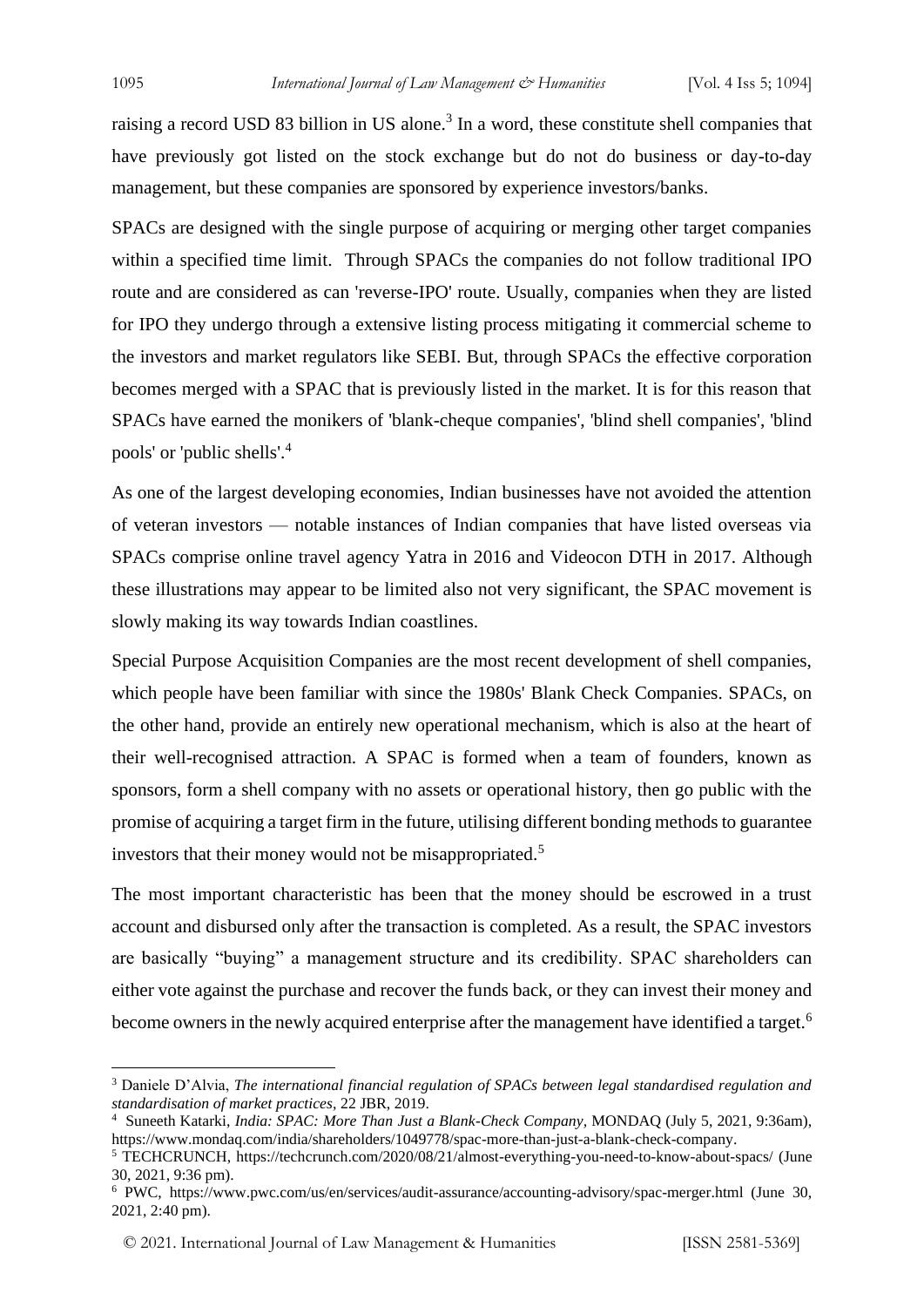SPACs don't really expect to receive a strong legal basis from either the regulatory standpoint. Of sure, the company law of each country governs these shell companies, however there are significant differences that prevent them from being genuinely borderless financial vehicles. It is therefore important to understand various regulatory system which has been adopted by foreign countries specially the United States and the United Kingdom, reason being SPAC as a concept evolved from there.

In India, SPACs can be said to be regulated by Company Laws and Securities Laws in general. Looking at the bigger picture, M&As are mainly regulated by Companies Act complemented with the Competition 2002, Foreign Exchange Management Act, 1999, Securities and Exchange Board of India (SEBI) Act, and rules created under these statutes. Since the primary objective of a SPAC is to acquire a business, these laws thus have an affect SPACs. Other than these laws which has a direct consequence to the existence there are other concerns such as tax related considerations, shareholders rights and risk for retail investors. Keeping this in mind, this article analyses the status quo of SPAC in India. This Article has been bifurcated into seven parts. The first part gives an introduction about the SPACs and its objective. In the second part the article sheds light on the understanding of SPAC structure with respect to Indian Perspective. The third part of the article lays down the regulatory framework of SPAC opted by different countries. In the fourth part the article talks about the regulatory framework in India with respect to SPAC. The article's fifth section discusses the regulatory barriers to SPACs in India, and it closes with some suggestions and recommendations that might help pave the way for India's forthcoming SPAC system.

### **II. UNDERSTANDING THE SPACS W.R.T INDIAN PERSPECTIVE**

A special purpose acquisition company or SPACs are the companies which are built to raise capital in an initial public offering or also known as IPO. The sole purpose of raising the capital in an IPO is to acquire and more and more business identified after the IPO this type of company is commonly referred as referred to as 'Blank Cheque Companies', which are also a type of SPACs. These businesses exist solely to acquire another company, often known as the target company, and have no other commercial operations. The SPAC's group of expert institutional investors is expected to identify a target within two years and invest the IPO proceeds therein, but the investment in the IPO is subject to shareholder approval; if the approval is not obtained, the shareholder's SPAC IPO is returned to the investor with interest.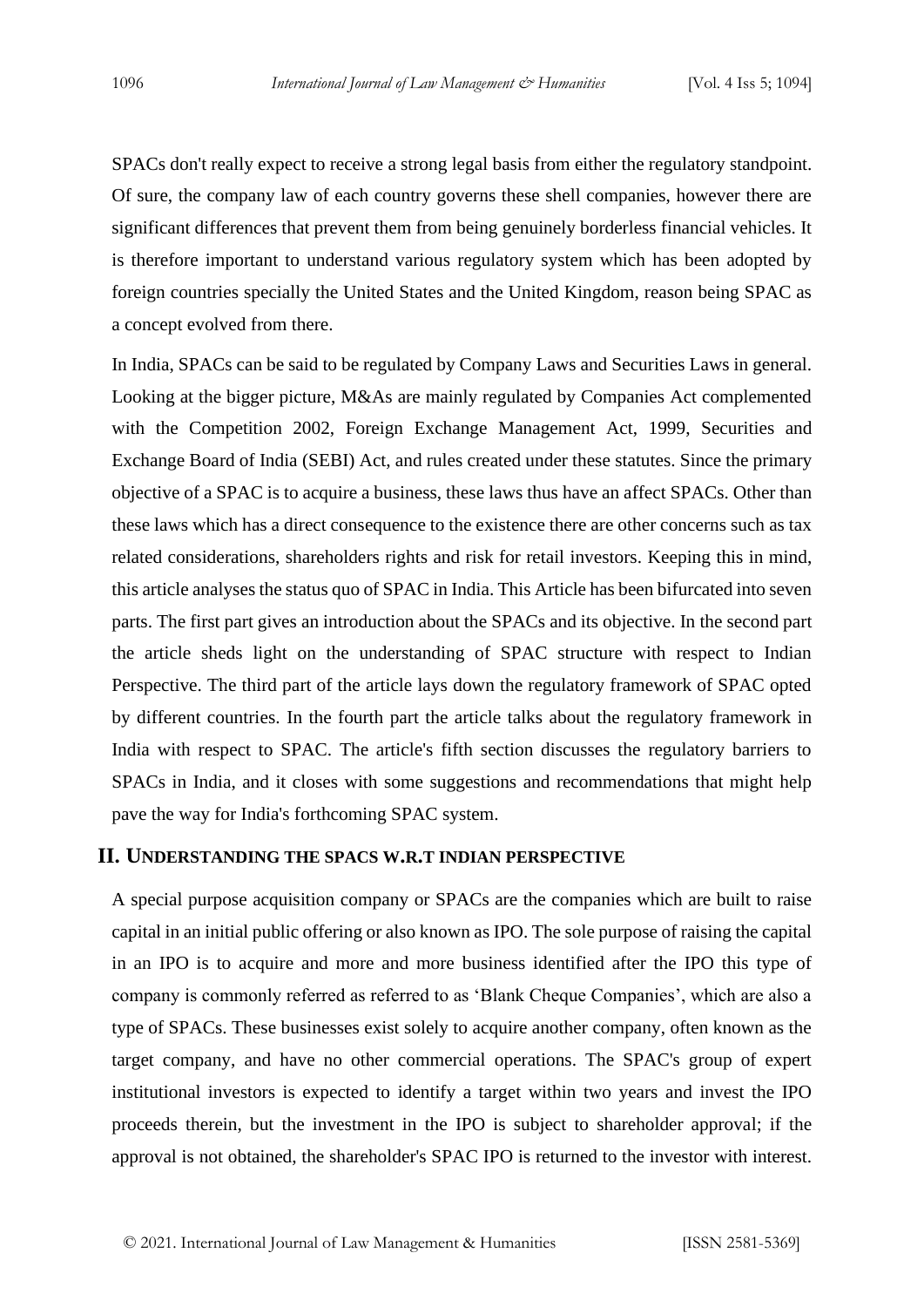7

When the purchase process is accomplished, the SPACs disclose the identity of the acquired firm. As a result, the previously unlisted acquired business is instantly listed. Given that they allow a private business to become public and raise money at a faster rate than a typical IPO, these types of structures have arisen and are promoted as viable choices for start-ups in India that find it difficult to meet the requirements for listing the firm through an IPO.

While SPACs have been popular across the world for some time, their explosive progress rate has lately come to light as a result of the extraordinary epidemic. Whereas, most companies suspended their IPO being apprehensive that it will lead to a failure and but some companies have taken the alternative method of amalgamation with the SPACs.

## **(A) SPAC structures in India**

SPACs cannot be incorporated in India. SPACs may be categorized as a financial service company. Registrar of companies can strike off a company if it does not start operations within one year of incorporation.<sup>8</sup> Further, listing norms in India mandate a track record of profits and net tangible assets.<sup>9</sup>

The International Financial Services Centres Authority has invited comments on draft regulations that would allow setting up SPACs within the GIFT City. The GIFT City SPAC can acquire or merge with an Indian target. Under the framework contemplated, the GIFT City SPAC may get some tax benefits for the acquisition or merger. But the acquisition or merger of the Indian target may be subject to regulatory approvals, including the RBI.

Under the current framework, a SPAC cannot merge with an Indian target. Ordinarily, the Indian target would first have to be re-domiciled outside India. Alternatively, dealmakers interested in an Indian target can merge their foreign SPAC with the Indian company's foreign holding company. Indirect purchase of shares or voting rights in the foreign target's direct or indirect subsidiaries in India ('Target's Indian Affiliates') will follow from the merger with the overseas target. This indirect acquisition of shares or voting rights in the Target's Indian Affiliates may necessitate antitrust clearance in India.<sup>10</sup>

#### **(B) Indian Perspective**

<sup>7</sup> WINVESTA, https://www.winvesta.in/blog/spacs-all-you-need-to-know-if-you-are-investing-from-india/ (July 8, 2021, 9:36 pm).

<sup>8</sup> Companies Act, 2013, § 248(1), No. 18, Acts of Parliament, 2013 (India).

<sup>9</sup> Securities and Exchange Board of India Act, 1992, § 30, No. 15 , Acts of Parliament, 1992 (India).

<sup>10</sup> Kritika, *Going from SPAC to SPACtacular in India: Exploring Competition Law Exemptions & Relaxations Available to SPAC Structures*, 11 NLR 196, (2021).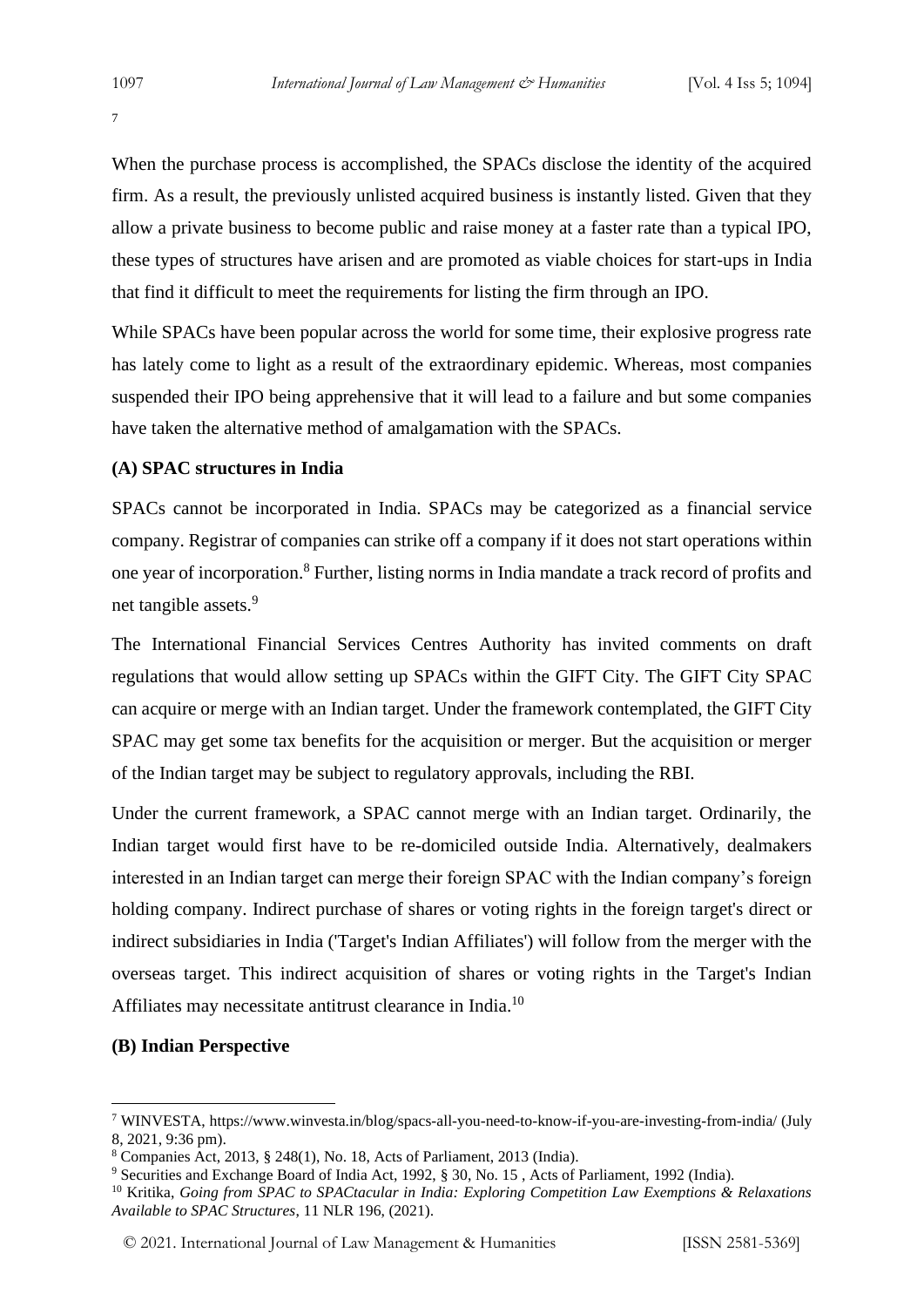Inbound mergers, outbound mergers, and share purchase (through cash and/or stock swap channels) are among the arrangements that an Indian company could consider if it wishes to go the SPAC route for indirect listing.

Inbound mergers (where a foreign business merges with an Indian company) and outbound mergers (when an Indian company merges with a foreign company) both require clearance from the National Company Law Tribunal (NCLT), as well as any other sector-specific approvals that might be essential. The Reserve Bank of India (RBI) is considered to have approved such direct mergers if the companies in question comply to appropriate foreign exchange regulations, which include pricing guidelines, the USD 250,000 per financial year limit for legal residents as mandated under Liberalised Remittance Scheme  $(LRS)^{11}$ , and adherence to overseas direct investment (ODI) laws. This approach is undesirable due to its reliance on the NCLT procedure, compliance with LRS limitations, ODI requirements, RBI branch office regulations, and the time needed in such a process.

A popular and widely pursued strategy is the acquisition of 100 percent of the Indian target businesses by the SPAC, for which the consideration may be a combination of cash and stock swap. The fact that this technique avoids the lengthy NCLT procedure is a significant advantage. However, an examination of the applicable RBI regulations pertaining to pricing guidelines, LRS constraints for portfolio investors (RBI approval will be considered necessary if the disbursement for foreign shares exceeds the USD 250,000 limit), the requirement of RBI approval for a resident to consummate a share swap, and limitations under the foreign exchange regulations on deferring payments is recommended.<sup>12</sup>

In view of such government regulations, such as the mandate to obtain RBI authorization for a swap of shares by resident shareholders, entities may take into account many such alternative structures that satisfy the business need of providing an upside to India-based shareholders while avoiding the complexity of obtaining government permission for the de-SPACing event

When evaluating if SPAC is the best approach for an Indian business to permit departures to its shareholders (who include venture capital, private equity, and India-resident citizens), taxes, as well as regulatory issues, must be properly examined. For example, at the time of the exchange, when the de-SPACing event takes place, and at the time of the final sale of listed shares on a recognised stock market in the United States, the direct and indirect tax

<sup>11</sup> RESERVE BANK OF INDIA, https://www.rbi.org.in/scripts/NotificationUser.aspx?Id=10192 (July 5, 2021, 9:36 pm).

<sup>12</sup> RESERVE BANK OF INDIA, https://rbi.org.in/Scripts/NotificationUser.aspx?Id=10192&Mode=0 (July 10, 2021, 11:29 am).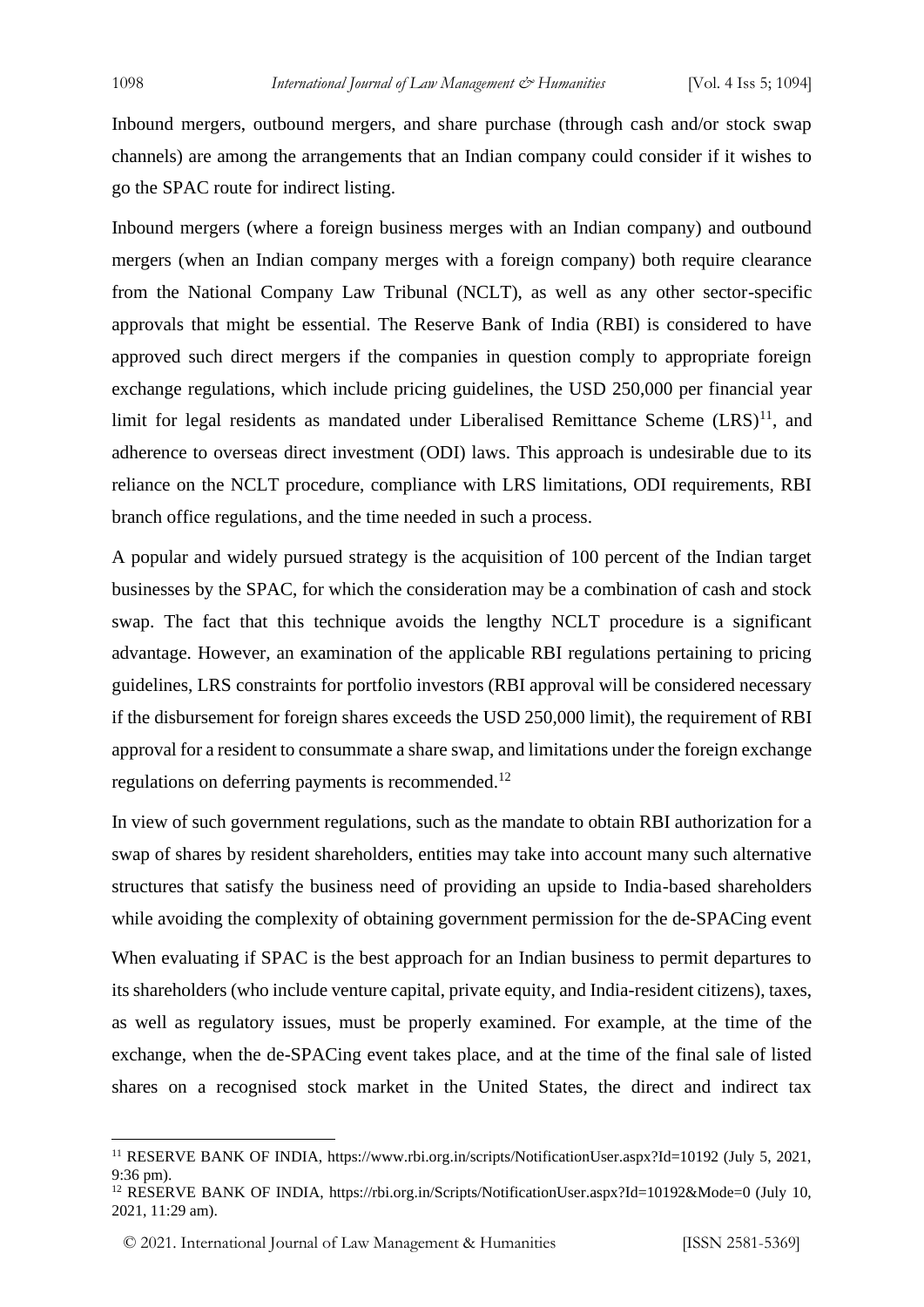ramifications for each of the Indian entity's shareholders must all be considered. In addition, while structuring a SPAC merger, evaluation and implications about the existence of treaty advantages to specific shareholders, particularly in regards to grandfathering rules under the applicable tax treaties, become critical.

Although Indian legislators are focusing on making direct listing of Indian companies on foreign stock markets simpler from the standpoint of complying with Indian reporting and disclosure requirements, a robust legal structure for listing Indian companies overseas nevertheless exists.<sup>13</sup> A structure for listing of shares by a SPAC in the International Financial Service Centre (now existent in Gujarat)<sup>14</sup> has been considered in a forthcoming SEBI consultation paper on Proposed International Financial Services Centres Authority (Issuance and Listing of Securities) Regulations, 2021.<sup>15</sup> Various requirements must be met, such as a bid price size of USD 50 million, a three-year acquisition period for SPACs that can be stretched by one year, and so on. It needs to be seen whether policy that is eventually adopted would entice SPACs to list in India's IFSC rather than elsewhere.

Over the years, the regulations governing SPAC have developed. SPACs have a more shareholder-friendly structure and more fail-safe measures to avoid fraud. Lock-in periods guarantee that founders have some "skin in the game" while also reducing agency expenses. The successful listing of SPAC has lowered risk perception throughout the years, and as a result, the related upfront costs, such as the underwriter's fee, have also decreased. Recently, SPACs have made a number of acquisitions in India:

- "Yatra was acquired by Terrapin 3 Acquisition Corp (TRTL), a NASDAO-listed SPAC. TRTL was listed on NASDAQ in 2014 and Deutsche Bank was their underwriter.
- Videocon DTH was listed on the NASDAQ through a reverse merger with Silver Eagle Acquisition Corp, a SPAC. Silver Eagle was listed in 2014 and Deutsche Bank was their underwriter.

© 2021. International Journal of [Law Management & Humanities](https://www.ijlmh.com/) [ISSN 2581-5369]

<sup>&</sup>lt;sup>13</sup> MINISTRY OF CORPORATE AFFAIRS. http://www.mca.gov.in/Ministry/pdf/CompaniesSpecification2ndAmndtRules\_22022021.pdf (July 6, 2021, 9:36

pm).

<sup>14</sup> Karan Upadhyayat, *SPAC Regulations in India: Identifying regulatory challenges and the way forward*, THE SCC ONLINE BLOG (July 6, 2021, 10:36 am), https://www.scconline.com/blog/post/2021/06/08/spacregulations-in-india/.

<sup>&</sup>lt;sup>15</sup> INTERNATIONAL FINANCIAL SERVICES CENTRES AUTHORITY, https://ifsca.gov.in/Viewer/ReportandPublication/9 (July 6, 2021, 11:36 am).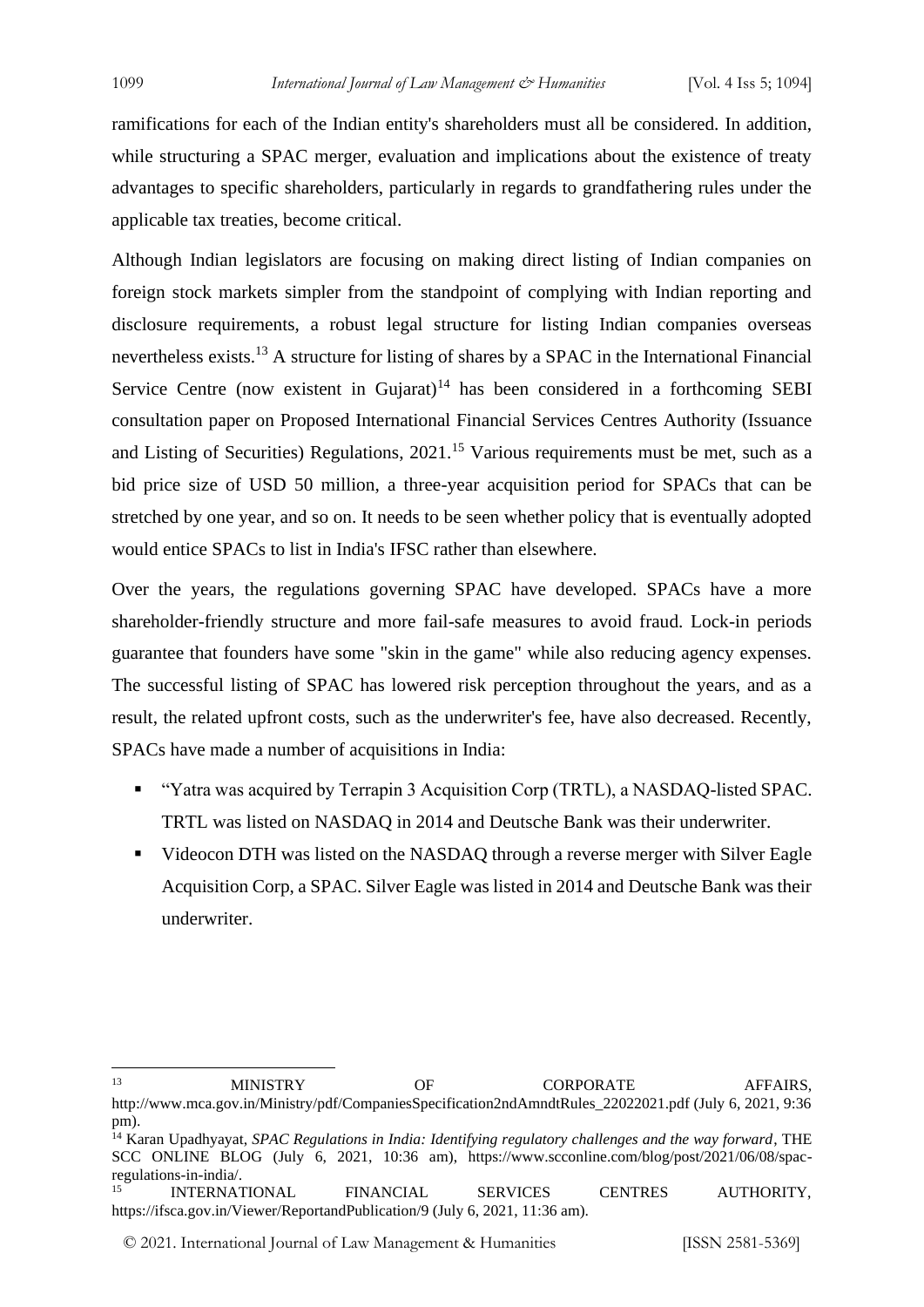Constellation Alpha Capital Corp., a SPAC, was listed on the NASDAQ in 2017. It is focussed on acquiring a target in healthcare services and manufacturing industry in India. Cowen acted as the underwriter for the offering."<sup>16</sup>

In addition to the above, there have been multiple SPAC acquisitions in India in the past, including:

- "Trans-India Acquisition Corp.'s acquisition of Solar Semiconductor in 2008; however, the position was liquidated in 2009. Trans-India was an AMEX-listed SPAC whose offering was underwritten by Joseph Gunner and Co."<sup>17</sup>
- "Presently delisted, Phoenix India Acquisition Corp. was listed as a SPAC on the NASDAQ in an offering underwritten by Gersten Savage. They acquired Citius Power in 2008."<sup>18</sup>

The given data may be used to derive two primary conclusions. Recent SPACs have been aggressively financed by major investors and investment banks which were engaged in the stock or IPO markets. This goes up the notion that as competition has risen, underwriter costs have decreased, and as a corollary, just the major typical investment banks can afford to endorse SPAC listings. Alternatively, it is important to keep in mind is that current Indiafocused SPACs have been further profitable and have been placed on more prestigious markets like the NASDAQ. All of this indicates that SPACs are becoming more widely accepted as a means of raising finance in India.to the increasing acceptance of SPACs as an additional avenue to raise capital in India.

# **III. REGULATORY FRAMEWORK IN INDIA**

The current legal scenario in India was not designed with the structure of SPAC in mind. For example, the Indian Businesses Act of 2013 allows the ROC of the firms to remove the name of companies that do not begin activities within the first year of creation. Given the ROC's strength, it poses a barrier for SPACs, which generally require two years to find a target Company and do due diligence. If they are to be operational in India, the relevant provisions must be incorporated into the Companies Act of 2013.

Furthermore, there are no enabling provisions in the Securities and Exchange Board of India Act for SPACs. The act requires a company to have net tangible assets of at least 3 crores in

<sup>16</sup> M&A CRITIQUE, https://mnacritique.mergersindia.com/regulatory-challenges-special-purpose-acquisitioncompany-india/ (July 6, 2021, 8:36 pm).

<sup>17</sup> *Ibid.*

<sup>18</sup> *Ibid.*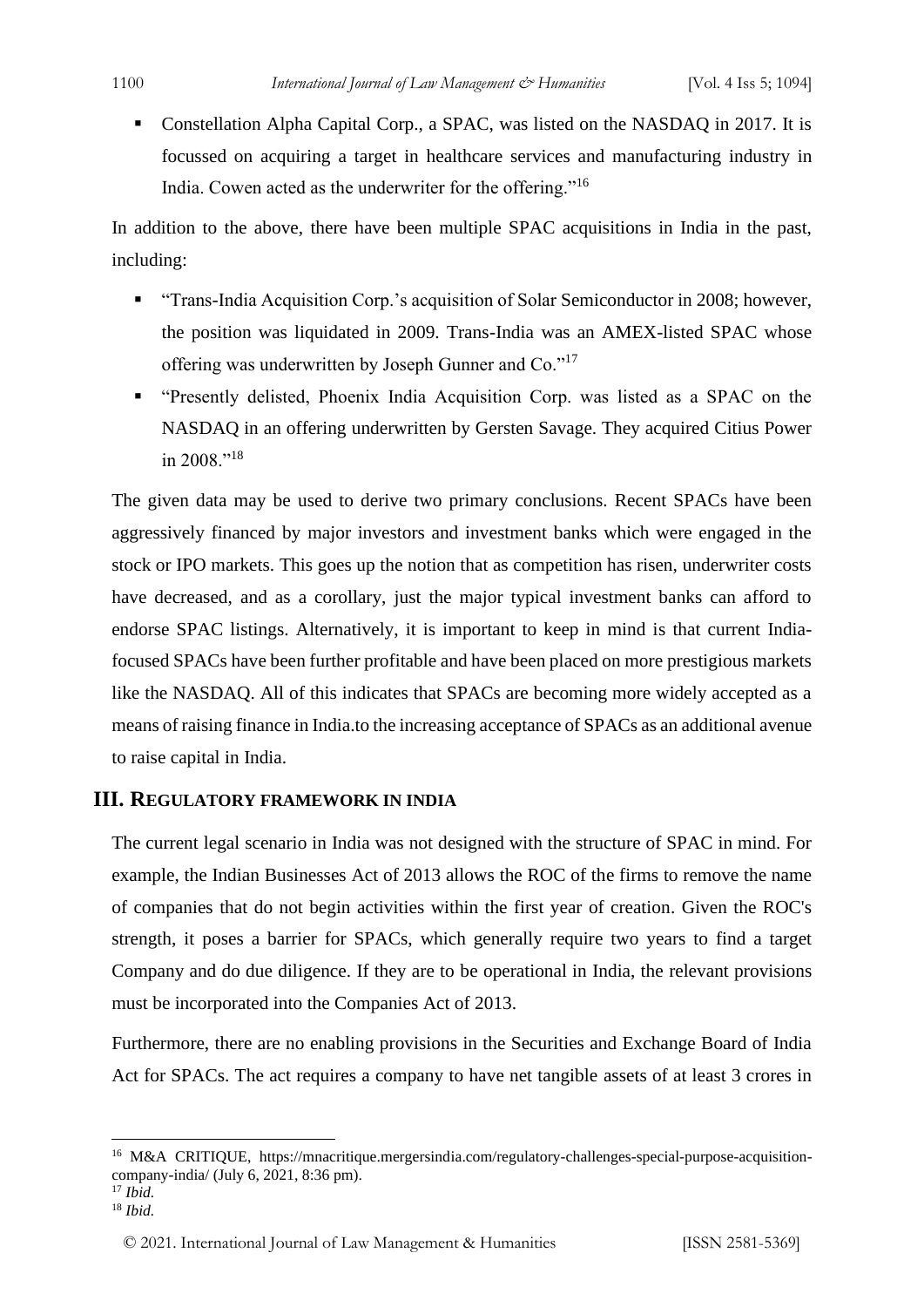the previous three years, average consolidated pre-tax operating profits of at least 15 crore in any three of the last five years, and net worth of at least 1 crore in each of the last three years to be eligible for an IPO or public listing.

In the absence of the aforementioned operating earnings and net tangible assets, SPACs would be unable to go public in India. SPACs are becoming increasingly popular in the United States. All SPAC transactions are supervised by the US Securities and Exchange Commission (SEC).<sup>19</sup>

To maintain transparency and credibility, the SEC has mandated exhaustive filing, reporting and disclosure requirements to execute a transaction involving SPACs. Given to the "wellregulated" feature of SPACs in the USA, various sponsors and investors have started recommending SPACs as a better substitute to traditional IPOs.

Moreover, each country's stock exchange has its own SPAC-related regulations. For example, the London Stock Exchange requires a listed entity to delist and reapply in the event of a reverse merger with another listed entity, whereas the Australian Securities Exchange allows reverse merger on a case-by-case basis. Canada, too, has regulatory standards for SPACs and is excited about them.

For the time being, the Securities and Exchange Board of India (SEBI), also known as India's Market Regulator, has formed a committee of experts to investigate the feasibility of introducing laws and regulations pertaining to SPACs in India, which could potentially enhance the prospects of domestic listing of start-ups. The Indian legislature, however, has not established any extensive regulatory criteria for SPACs.

SPACs have the potential to thrive in the Indian environment since India's IPO market is large and established. If India contemplates listing SPACs in India, flexible laws covering incorporation, compliance, and governance must be developed.

The Lack Of Focused Regulations Governing Spacs In India Is A Serious Regulatory Flaw. The Following Is A Summary Of The Applicable Regulations:

#### **(A) Company's Act**

SPAC's can essentially be defined as a shell company given their basic characteristics and nature of business. At present there is no specific mention or any attempt to define shell companies in Companies Act, 2013 or Companies Act, 1956 or any other act applicable in India. Moreover, existence of complex corporate structure in India has also made it difficult to

<sup>19</sup> SPAC ALPHA, https://spacalpha.com/n/regulatory-hurdles-spacs-on-indian-bourses-m7wzr (July 7, 2021, 12:36 pm).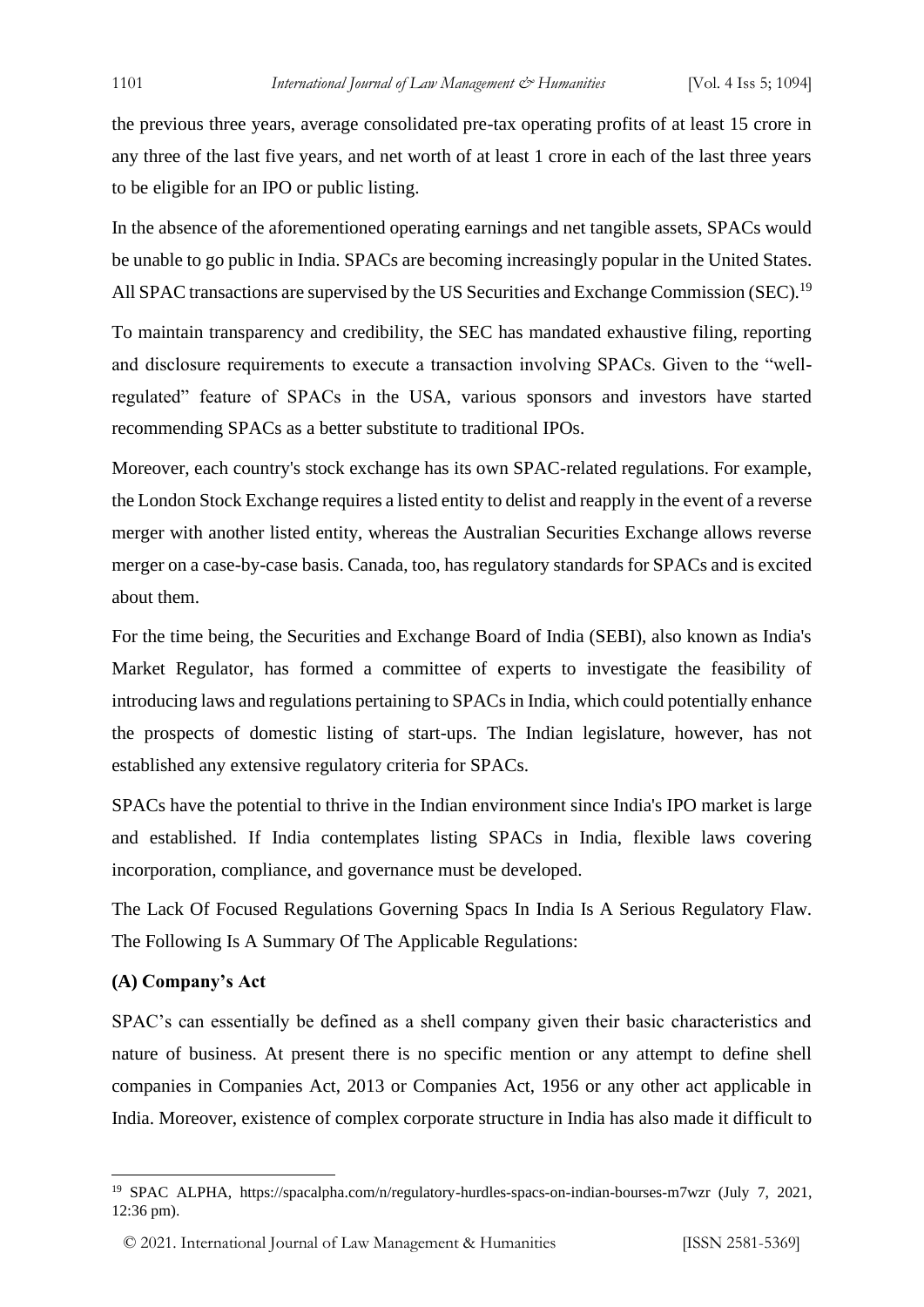identify and accept the shell companies in India legal system. The necessity of defining shell companies was also urged by a parliamentary panel in the year 2018 to the Ministry of corporate Affairs.<sup>20</sup> This was proposed in order to remove legal ambiguity, encourage ease of business and avoid litigations on baseless grounds.

In order to define shell companies one such definition given by the Organisation for Economic Co-operation and Development (OECD) can be considered. OECD describes shell companies as "a firm that is formally registered, incorporated, or otherwise legally organised in an economy but which does not conduct any operations in that economy other than in a passthrough capacity<sup> $21$ </sup> As a result, a shell company is the kind that primarily exists on paper. It does not have any ongoing commercial operations or a substantial amount of assets. These organisations are not involved in any economic operations, although they might have legal personality.

The Securities and Exchange Board of India has identified some characteristics for the identification of shell firms, notwithstanding the fact that there is no statutory requirement in this respect. "These are:

- No significant operation activities;
- No significant operational assets;
- Acting only in a pass-through capacity (like a channel for some other purpose)." $^{22}$

After considering and identifying the nature of shell companies it would not be wrong to say that SPAC is also a type of shell company and any statutory provisions passed with regards to the shell companies will have an effect on SPACs s well.

In several instances it has been identified that the "Objects" clause in the Companies Act 2013 acts as a key deterrent in the legal administration and enforcement of SPACs. The provision stipulates the organization to describe and specify business goals and objectives. To the contrary, SPACs have no such business objectives as their final aim is to acquire a target. As per the Companies Act, 1956 "the Object Clause of a company shall be divided into three categories:

- 1. Main Objects;
- 2. Objects incidental or ancillary to the attainment of the main objects; and

<sup>20</sup> HINDUSTAN TIMES, https://www.hindustantimes.com (July 7, 2021, 12:36 pm).

<sup>21</sup> LAW STREET INDIA, http://www.lawstreetindia.com/experts/column?sid=297 (July 7, 2021, 2:36 pm). <sup>22</sup> THE ECONMIC TIMES, https://economictimes.indiatimes.com/news/economy/policy/govt-regulators-mullchallenge-proof-definition-for-shell-companies/articleshow/64145993.cms?from=mdr (July 3, 2021, 12:36 pm).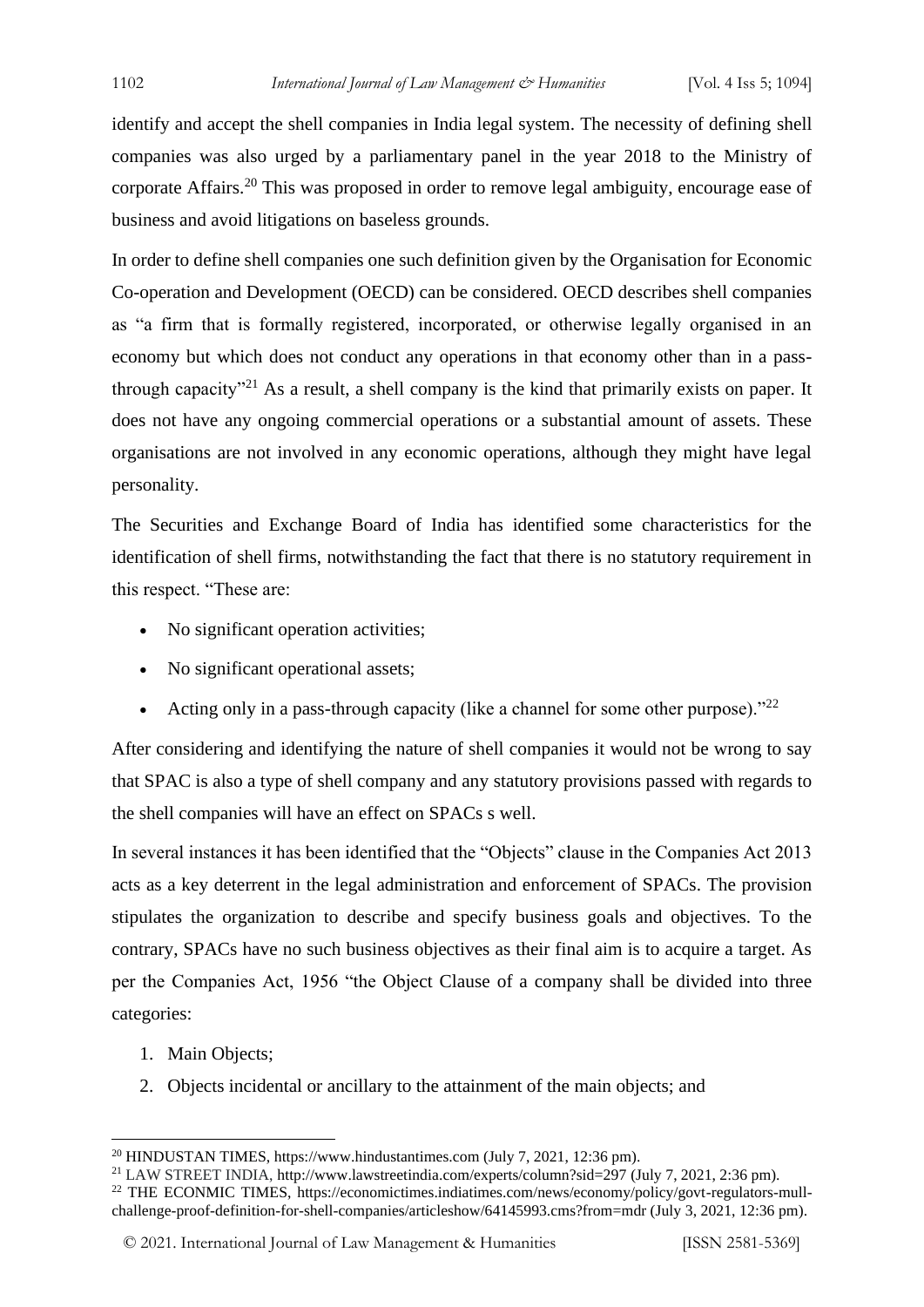3. Other objects."<sup>23</sup>

As per the black law dictionary "incidental" means "*Depending on something, i.e. something, which is likely to happen, or is happening in addition to another event."<sup>24</sup>* As a consequence of the foregoing analysis, it may be concluded that by using the term incidental, the legislature intended to include actions that may occur/occur as a result of the Company's primary objectives.

Furthermore, a company's memorandum of association was also obliged to indicate the other goals that it intended to carry out in the near future under the 1956 Act. Such secondary aims may or may not be related to the company's primary tasks as specified in its memorandum of association. They were, in fact, business activities that were not included in the principal objects. The corporation must comply with the requirements of Section 149(2A)  $\&$  (B) of the Memorandum of Association of the Company in order to pursue any activity included in the section of "Other Objects" of the Memorandum of Association of the Company (2B).

However, unfortunately the "Other Objects" clause in the Company Act of 2013 has been eliminated, removing any flexibility in determining the Objects. Parliament in 2017 had introduced the Companies (Amendment) Ordinance which propounded to eliminate the "Objects" clause entirely. Despite that this suggestion was scrapped before signing the Act.

The major roadblock in India for SPACs undoubtedly is the Companies Act, 2013. The Registrar is empowered to eliminate the title of the company from register of Companies where there is a reasonable basis to believe and suspect that a company within one year of its formation/ incorporation fails to begin its business operations<sup>25</sup> or "a company is not carrying on any business or operation for a period of two immediately preceding financial years and has not made any application within such period for obtaining the status of a dormant company under section 455 or he shall send a notice to the company and all the directors of the company, of his intention to remove the name of the company from the register of companies and requesting them to send their representations along with copies of the relevant documents, if any, within a period of thirty days from the date of the notice."<sup>26</sup>

As per observation and statistics in the past, a SPAC's average acquisition time is 18 to 24 months. In order to maximise shareholder wealth, the sponsors require this time and opportunity to figure the ideal objective. As a result, this clause represents a significant

<sup>23</sup> Companies Act, 2013, § 13(1)(d), No. 18, Acts of Parliament, 2013 (India).

<sup>&</sup>lt;sup>24</sup> *Incidental*, Black's law Dictionary (2<sup>nd</sup> ed. 2010).

<sup>25</sup> Companies Act, 2013, § 248(a), No. 18, Acts of Parliament, 2013 (India).

<sup>26</sup> Companies Act, 2013, § 248(c), No. 18, Acts of Parliament, 2013 (India).

<sup>© 2021.</sup> International Journal of [Law Management & Humanities](https://www.ijlmh.com/) [ISSN 2581-5369]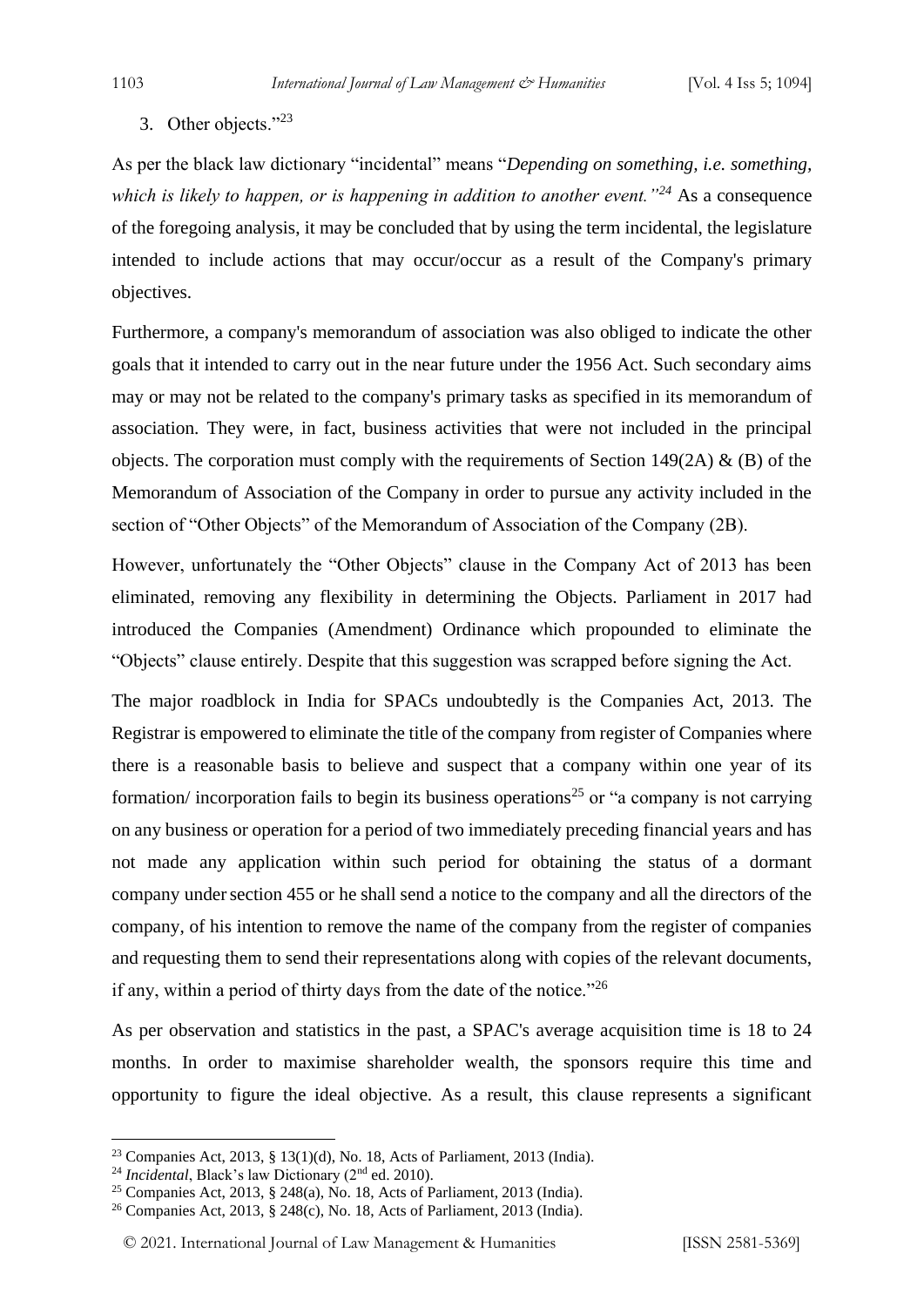roadblock to SPAC implementation.

While the 2013 Act does not expressly prohibit a SPAC from being listed, the fact that the SPAC is an inactive (shell) corporation necessitates protection against government action against shell companies. In essence, a SPAC corporation has no principal (actual) business object. The sole goal of forming a SPAC is to raise capital for the target firm. If the SPAC entity's name is struck off the register because it is dormant, or the directors/promoters are penalised for violation, it will cause unnecessary difficulties. The difficulty can be readily solved by granting an exception to such a SPAC company.

#### **(B) SEBI Regulations**

In 2017, the Security and Exchange Board of India (SEBI) stopped trade in 331 shell companies that were suspected<sup>27</sup>; nevertheless, the majority of them were eventually cleared<sup>28</sup>. In 2018, SEBI released its definition of shell corporations on the basis of SEC laws in the United States, as part of its advising role to the government.

Section 26 of SEBI (Issue of Capital and Disclosure Requirements) Regulations, 2009 sets minimum eligibility conditions for an IPO. "These entail the issuer company to have –

- Net tangible asset of at least INR 3 crore in each of the preceding three years (earlier requirement of maximum of 50% to be held in monetary assets has been done away with in case the entire public offer is through sale).
- Minimum average consolidated pre-tax operating profit of INR 15 crore during any three of the last five years.
- E Net worth of at least INR 1 crore in each of the last three years."<sup>29</sup>

Hence, it can be seen that SPAC don't meet any of these above-mentioned regulations/guidelines laid down by SEBI. They do not have any profits or tangible assets that are non-monetary nature. Even though, if the sponsors of the SPACs infuse tangible monetary assets most of the SPACs cannot wait the time period of three years before getting listed.

#### **(C) Listing Requirements**

Shell firms have a reputation in India for being untrustworthy, and with good reason. It isn't, however, a uniquely Indian phenomenon. An American SPACs, which originated as blank check companies, gained reputation as vehicles of fraud in their early days, but their genuine

<sup>27</sup> *Id.* at 22.

<sup>&</sup>lt;sup>28</sup> THE WIRE, https://thewire.in/economy/sebi-shell-companies-demonetisation (July 5, 2021, 12:36 am).

<sup>&</sup>lt;sup>29</sup> SEBI (Issue of Capital and Disclosure Requirements) Regulations, 2009, § 26, No. 32, Securities And Exchange Board Of India, 2009 (India).

<sup>© 2021.</sup> International Journal of [Law Management & Humanities](https://www.ijlmh.com/) [ISSN 2581-5369]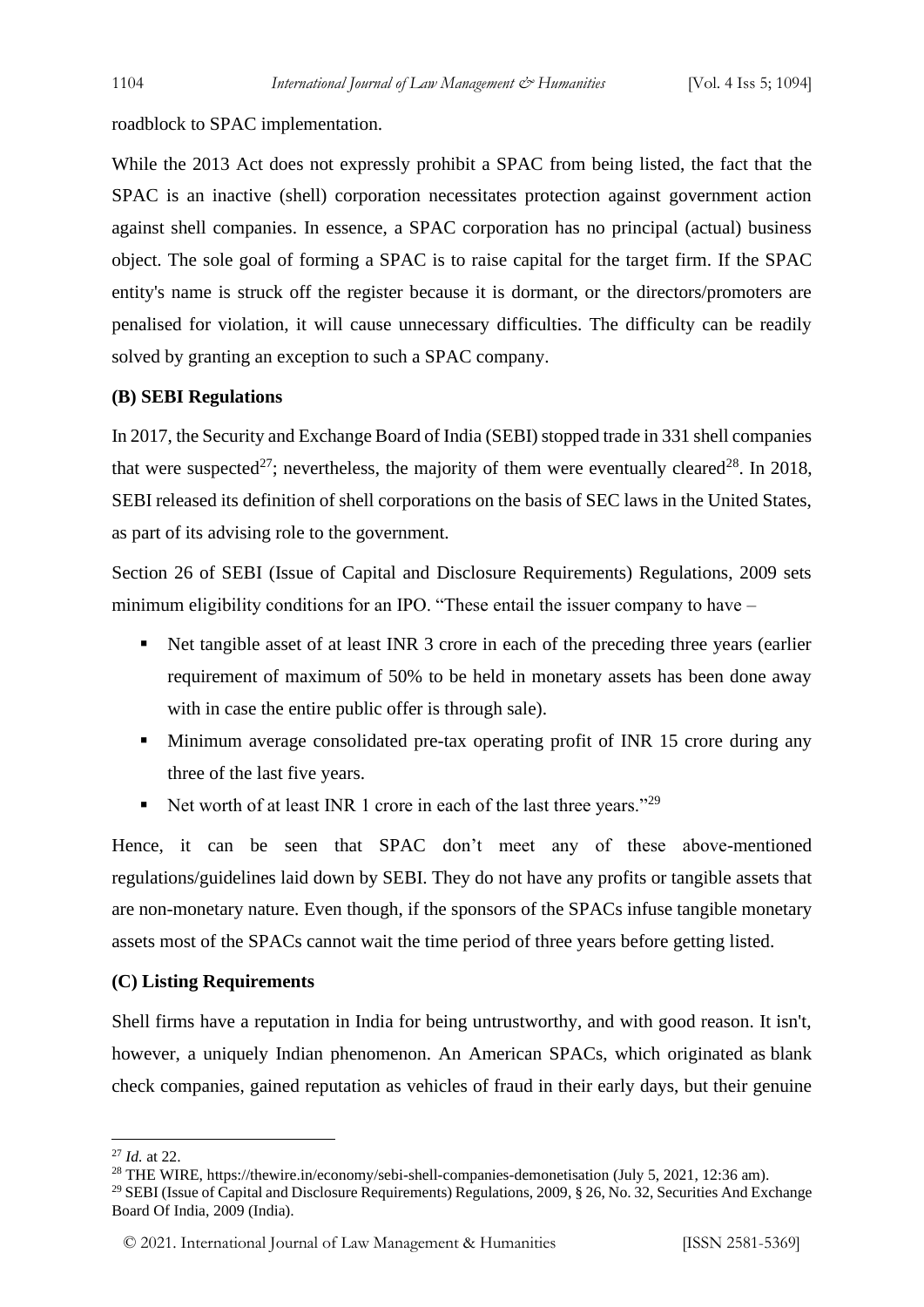establishment and repute were quickly established. While the American SEC definition allows for the registration of a 'company with no operations,' SEBI requires a company to have some sort of operative business, history, and a 3-crore corpus of tangible assets in the former 3 years, a least average consolidated pre-tax operational profit of 15 crores in the preceding 3 years, and a minimum average consolidated pre-tax operating profit of 15 crores in the preceding three years.<sup>30</sup> As required by Section  $4(1)(c)$  of the CA 2013, the objects provision in the Memorandum of Understanding requires a corporation to state its principal business objectives. Furthermore, there are special restrictions, such as those imposed by the NSE, which require a prospective listee to have positive operational cash accruals for the previous two years.

However, all shell businesses, such as SPACs, would only have ideas, potential activities, and self-proclaimed "know-how," falling short of the pre-emptive requirements of having a running and established firm, actual assets, and a clearly defined corporate objective. The 'other objects' clause, which could have been used to define SPAC's objects more flexibly, has simply been removed from CA 2013. And, while there are long-standing precedents permitting firms to acquire any business that is comparable to their  $own<sup>31</sup>$ , promote other enterprises, or assist them financially<sup>32</sup> or purchase shares in other firms with similar objectives<sup>33</sup>; these are incidental objects that are predicated on a corporate body with an already established and existing object and business. Section 248 of the Companies Act of 2013 requires a company to be deregistered if it fails to "commence its operations within one year of its incorporation." For SPACs, the typical timeline for starting its "business" (finding and acquiring a target) is 18 to 24 months, which may result in additional challenges.

#### **(D) Disclosure Requirements**

Another issue could be the disclosure requirements for a conflict of interest, the valuation of a private company (because, unlike an IPO, the company seeking to go public through the SPAC route does not have market-based price discovery and the sponsors and directors must set their own prices), economic interests, controlling stake, and so on. Previously, overseas listings had to be done via limited ADR, GDR, and similar foreign currency convertible/exchange bonds. However, Sections 23(3) and 23(4) of the CA 2013 now permit unlisted Indian firms to go through the process of overseas direct listing. However, the positive operational procedures and rules for these remaining is pending by SEBI and RBI, and it is also not clear if regulations

<sup>30</sup> Securities and Exchange Board of India Act, 1992, § 6(1), No. 15 , Acts of Parliament, 1992 (India).

<sup>31</sup> Ernest v Nicholls (United Kingdom), (1857) 6 HL Cas 401.

<sup>32</sup> V brown, (1869) LR 8 EQ 381.

<sup>33</sup> Re William Thomas & Co. Ltd., 1915 1 Ch 325 4.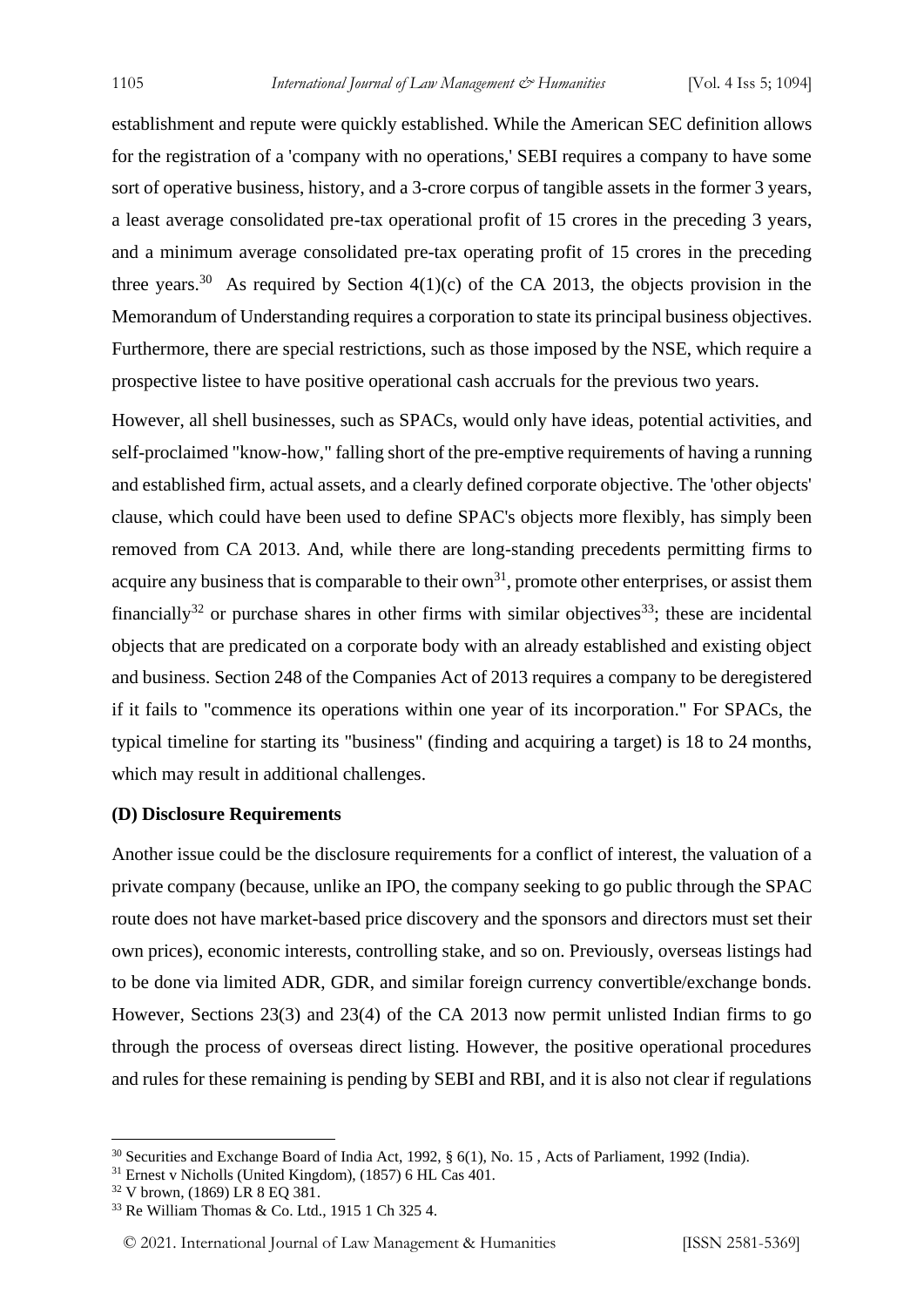will be reasonably enough to fit in SPAC modes.

Despite these contradictions, Indian markets could operationalize SPACs through cross-border mergers in which an Indian business becomes a subsidiary of an overseas SPAC, which would then be subject to the relevant FDI and ODI Regulations. Reverse mergers are also an option, but Indian authorities and the judiciary are too intent on seeing them in just two narrow contexts – first, as tax-saving measures, and second, to revive 'sick enterprises,' with the conditions given down in Bihari Mills Ltd., In re, Maneklal Harilal Spg. & Mfg. Co. Ltd., 1985<sup>34</sup>.

In conclusion, SPACs clearly offer an advantage over traditional ways of funding. However, due to inactive and cryptic regions of SPAC regulation, transparency, taxation, and liability, their import from Wall Street to Dalal Street remains stalled. Before any feasible import, SPAC mechanisms would have to be internalized by a single sector shift and a holistic restructure by SEBI, RBI, and related ministries.

SEBI (Substantial Acquisition of Shares and Takeovers) Regulations, 2011 (amended Mar 2017) and Foreign Exchange Management (Acquisition and Transfer of Immovable Property in India) Regulations, 2018 (FEMR) were identified as having significant impact on SPAC mergers in India, in addition to the Acts and laws mentioned above.<sup>35</sup> The Takeover Code only applies if the target company is publicly listed, in which case it restricts the amount of control that may be purchased and lengthens the transaction time. FEMR applies if one of the SPACs or the target is listed outside of India, or if an Indian SPAC gets funds from foreign investors. Under the FEMR regulations, the Reserve Bank of India must accept the request for foreign investment (RBI). Inbound and outbound mergers are permitted under the FEMR Cross Border Regulation 2018, subject to all applicable laws and regulations.

# **IV. SPACS AND ITS REGULATORY CHALLENGES**

De-SPAC businesses are SPAC mergers in which SPAC is merged with an Indian target firm. This deal must adhere to the outbound merger restrictions established by the Foreign Exchange Management (Cross-Border Merger) Regulations, 2018. According to the regulations, if the NCLT approves the scheme of the cross-border merger, the target company's office in India is regarded to be the merged entity's branch office. The shareholders of the Indian target business will get shares of the combined entity as part of the merger consideration or as a share swap. The RBI must authorize such a transaction if the fair market value of the shares is less than

<sup>34</sup> In Re: Bihari Mills Ltd. vs Unknown, 1985 58 CompCas 6 Guj.

<sup>35</sup> TAX GURU, https://taxguru.in/company-law/procedure-change-object-clause-company-companies-act-2013.html (July 5, 2021, 12:36 am).

<sup>© 2021.</sup> International Journal of [Law Management & Humanities](https://www.ijlmh.com/) [ISSN 2581-5369]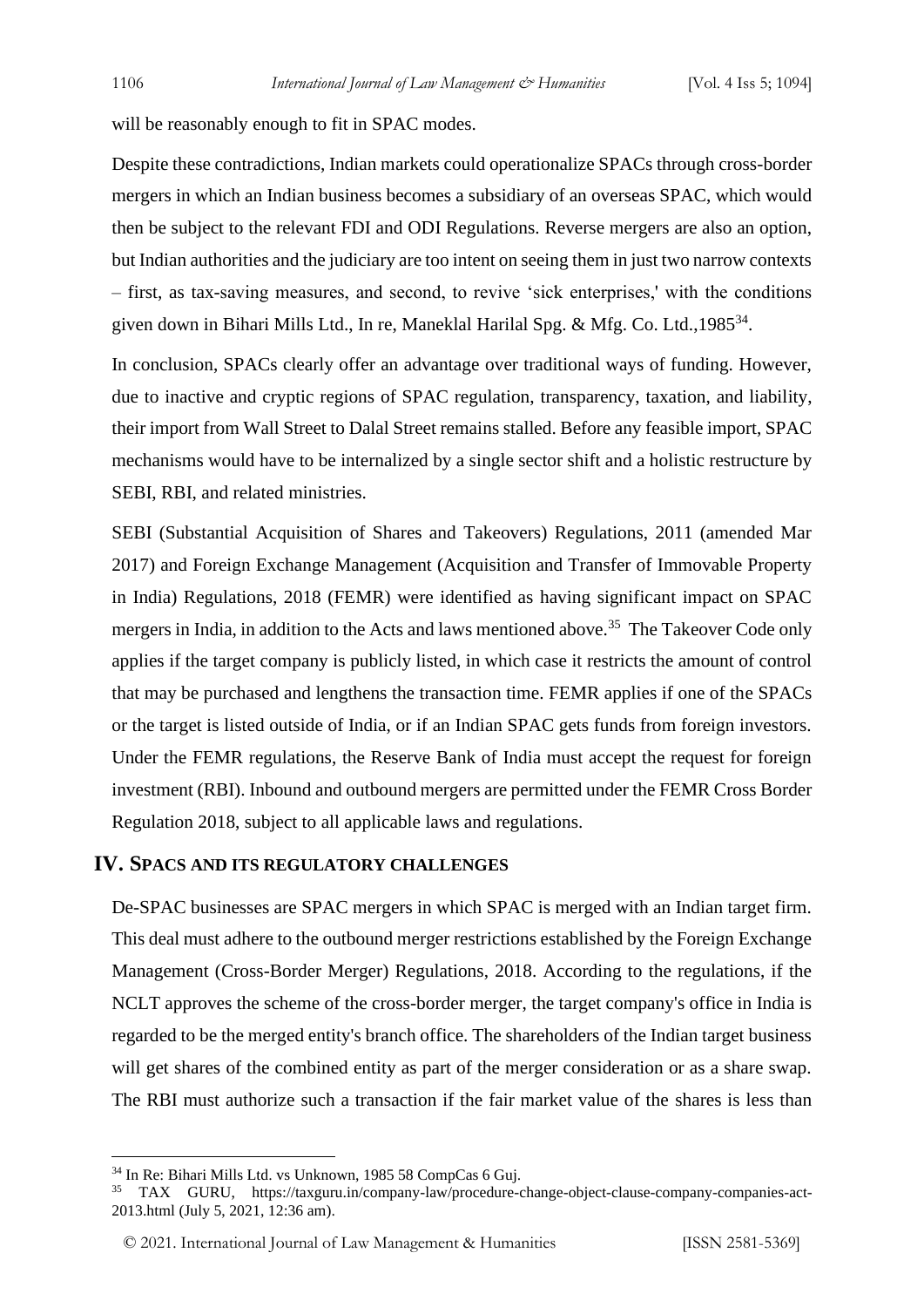USD 250,000 per fiscal year and the Foreign Exchange Management (Transfer or Issue of Any Foreign Security) Regulations, 2004 are followed.<sup>36</sup> Furthermore, any assurances or existing borrowings of the Indian target that is converted into liabilities of the combined business must be repaid to the investors, along with a no-objection certificate.

Furthermore, in terms of taxation, the acquisition of the firm will include the shares of the merged corporation and would be a taxable business in a cross-border merger, with no particular respite obtainable for De-SPAC dealings in India. If an Indian shareholder purchases shares in the merged business because the SPAC paid for them, the shareholders will be subject to a high capital gains tax as well as pricing restrictions. A new provision offering exemptions would be necessary to make this transaction tax-neutral and to ensure that Indian owners face no tax consequences. Furthermore, in order to avoid tax under the anti-abuse provision of the Income Tax Act of 1961, the value of the Indian target shares that the shareholders would exchange for the shares of the merged business must be equivalent to or greater than the fair market value of SPAC shares.

Besides the aforementioned regulations, the Indian target should also plan for the SPAC's accounting and reporting difficulties. The target company should aim to go public in a few months, which is a smaller period than a typical IPO, but with nearly identical preparation, due diligence, and auditing, as well as SEC filings and scrutiny in the case of American SPACs.

#### **(A) Risk for retail investors**

SPAC structures in India might allow start-ups to get listed on the domestic stock exchange without having to go through the time-consuming, demanding, and costly listing procedure. Because start-ups choose the SPAC path to get a speedier, simpler listing, retail investors must be wary of the risks that such a listing may entail.

Apparently, in the United States, investors have the opportunity to redeem their shares and receive a return of their investment up until the purchase of a target. However, in the absence of particular legislative restrictions, redemption of shares of a listed business may be prohibited in India. As a result, the SPAC's shares must be exchange traded, and their value may fall or rise significantly, exposing ordinary investors to risk.

Post-merger, the combined entity's shares must be exchange traded, and the pattern has shown that firms purchased by SPACs underperform the overall market in the United States. As a

<sup>36</sup> INDIAN CORP LAW, https://indiacorplaw.in/2021/03/the-spac-tacular-rise-of-blank-check-companies-inindia.html (July 8, 2021, 12:36 am).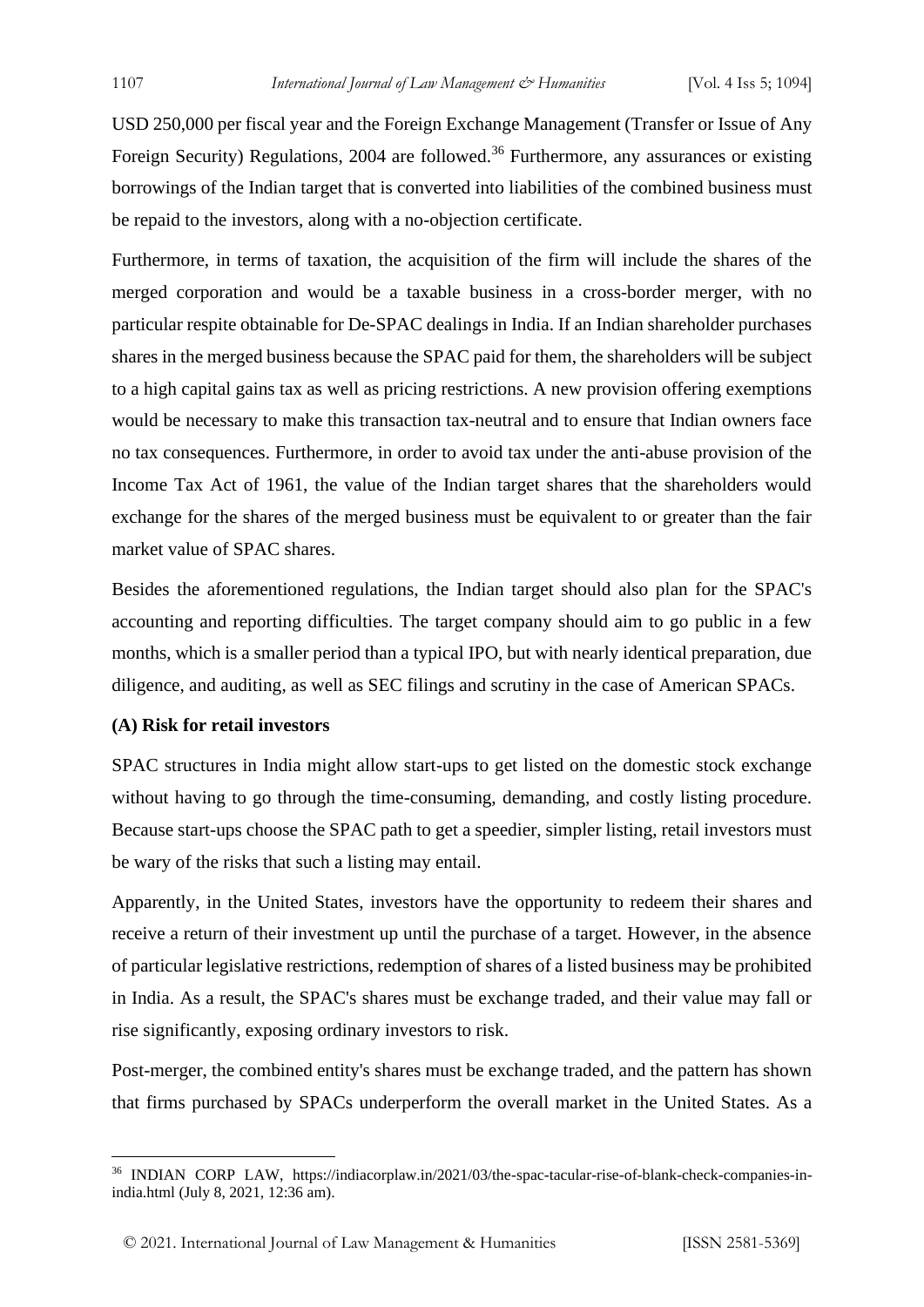result, authorities must design the legal framework with investor interests in mind.

# **(B) Taxation**

Foreign SPACs are currently purchasing Indian firms for offshore listing. Do the Indian tax authorities let foreign-listed SPACs to purchase Indian start-ups without paying capital gains tax? That is not the case; according to the Income Tax Act, any gain generated by a person through the transfer of a capital asset (being a share in an Indian corporation) is taxed in India. Foreign SPACs buy the target company's full share capital for cash or in return for its own shares. In both situations, capital gains will go to the owners.

If SPACs are made operational in India, the resulting entity would be a merger of two Indian businesses, one of which would be the target and the other the Indian SPAC. As a result, a merger under an amalgamation system would be tax-neutral. In addition, the Indian target's investors would not face any tax repercussions.

However, there should be different guidelines under the Tax act, and it is necessary to avoid litigation and offer more elucidation in this area. The SPAC context might lift their morale by opening up new avenues for financial input. Start-ups add value to the Indian economy. In the past, India's market regulators have supported innovation and change; nevertheless, it must step carefully and consider crucial issues such as investor protection and revenue leakage.

#### **(C) Criticism and Viability of SPACs**

The revenue generated by SPACs during the pandemic was nearly equivalent to the amount raised over the previous decade. However, analysts believe that the SPAC bubble will collapse since people do not recognize the true economics underlying behind it. Mergers involving SPACs, in their perspective, are problematic because of the inherent dilution in the SPAC structure. Following any IPO, it is certain that a significant amount of SPAC shares will be used, resulting in a loss, and to compensate for this loss, the SPAC will issue the redeemed shares to third parties or investors via PIPE. As a consequence, the shareholdings of the SPAC sponsors, public shareholders, private investors, and target business would all be replaced on a regular basis. As a result, for retail investors who engage in a firm with no proven commercial activities, the average return from a post-SPAC merger is projected to be lower than postmarket returns in an IPO.

SPAC has numerous advantages and disadvantages, but given the present circumstances, it is a fantastic opportunity for Indian businesses with a foreign holding company, i.e. enterprises that have externalised in a jurisdiction that enables cross-border mergers. Allowing the company to have less legal complications with cross-border merger nonetheless still attracts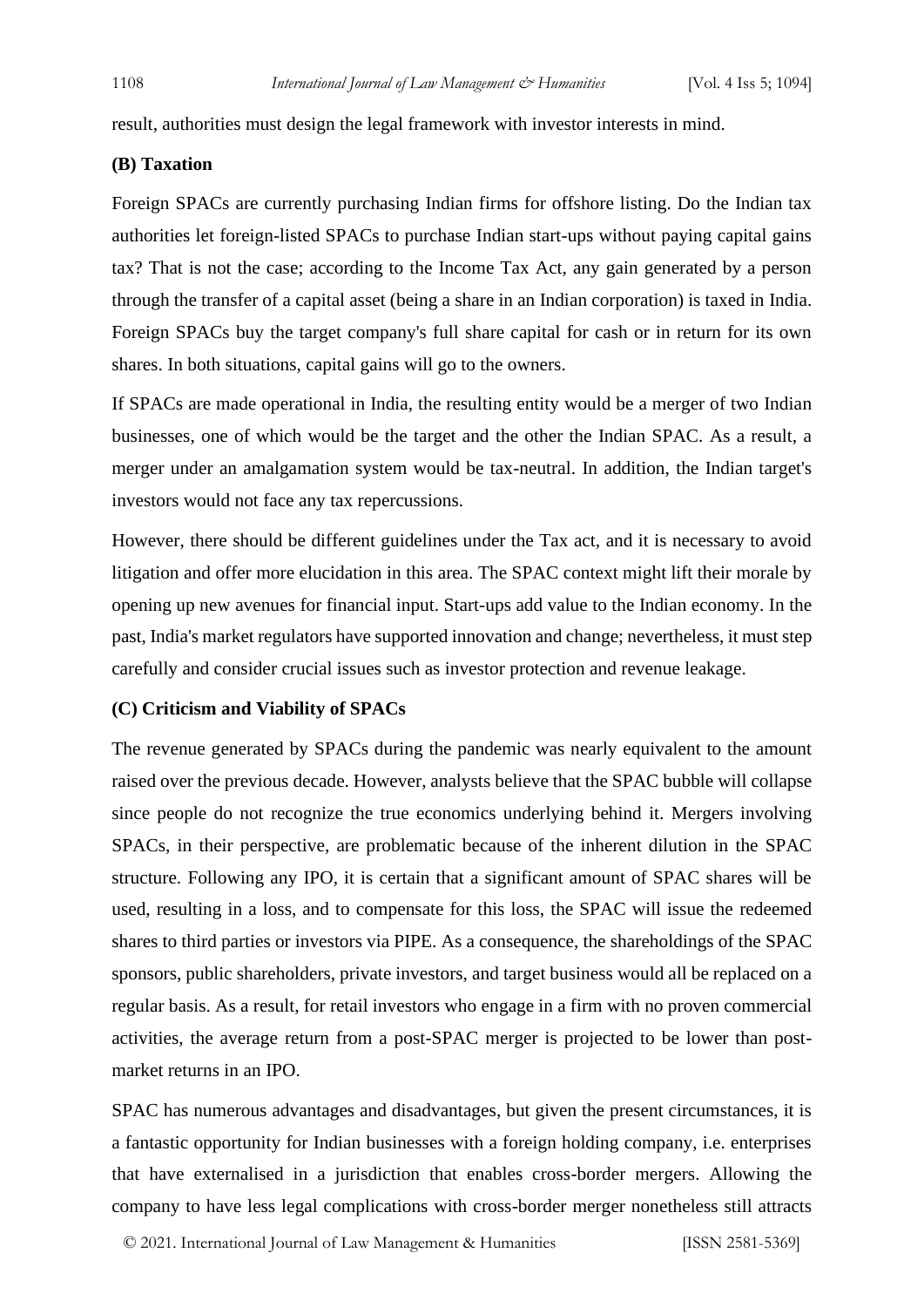with substantial tax ramifications. Many Indian-based firms, such as Flipkart, Zomato, Delhivery, and Grofers, have not declared earnings in the fiscal year 2020-21 and are hoping to go public this year. The costs and advantages of a direct IPO listing in India should be weighed against the indirect foreign listing via SPACs to decide whether route is supported by a less stringent regulatory system but at the expense of a riskier valuation. Upon cautious configuration and probable innovation in a conventional SPAC operation, such that it is customized to fulfil the criteria under the Indian legal scenario, SPACs might be an enticing alternative to IPOs for Indian firms.

# **V. SUGGESTIONS & RECOMMENDATIONS**

- **Too many regulators lead to a complicated process** From the above discussion, it is clear that some of these present laws and regulation are unfavourable for the development of SPACs in India. Some of those laws and regulations are outdated and it needs to be amended with respect to the state of the Indian economy. With too many laws in place the ease of doing business is greatly affected which dampens the growth of a start-up.
- **Differentiating Shell companies and SPACs** The definition of the shell companies needs to be refined and the presumption that shell companies are primarily a means of money laundering needs to be changed. Change of all kinds is inevitable for growth. Similarly, the evolution of shell companies and blank check companies which had previously been looked as an illegal entity now needs recognition in the form of SPAC. Keeping in mind the consequences, a step should be taken to regulate SPAC in such a way that it is easy to differentiate between what is legal and not.
- **Considering, adopting and applying SPAC regulations in other countries** Having analysed the regulations regarding SPACs in the USA and the UK, a special committee needs to be constituted in India to study the impact of SPACs in other countries, especially towards invigorating their start-up industry. This can be a starting point in an attempt to regulate SPACs.
- **Providing Clarity and resolving ambiguities** The Indian companies act, 2013 needs to be amended so that the act can have a separate chapter covering the rules and regulation regarding SPAC which will help in governing the aspects related to its management, shareholders, board etc. Once the SPACs is done with the acquisition it is suggested that it should be governed under the normal laws or provisions prevailing in India. SPACs do not take traditional route for an IPO. Hence, there are different from the companies that undergo normal IPOs and thus, we need targeted laws made specifically for them.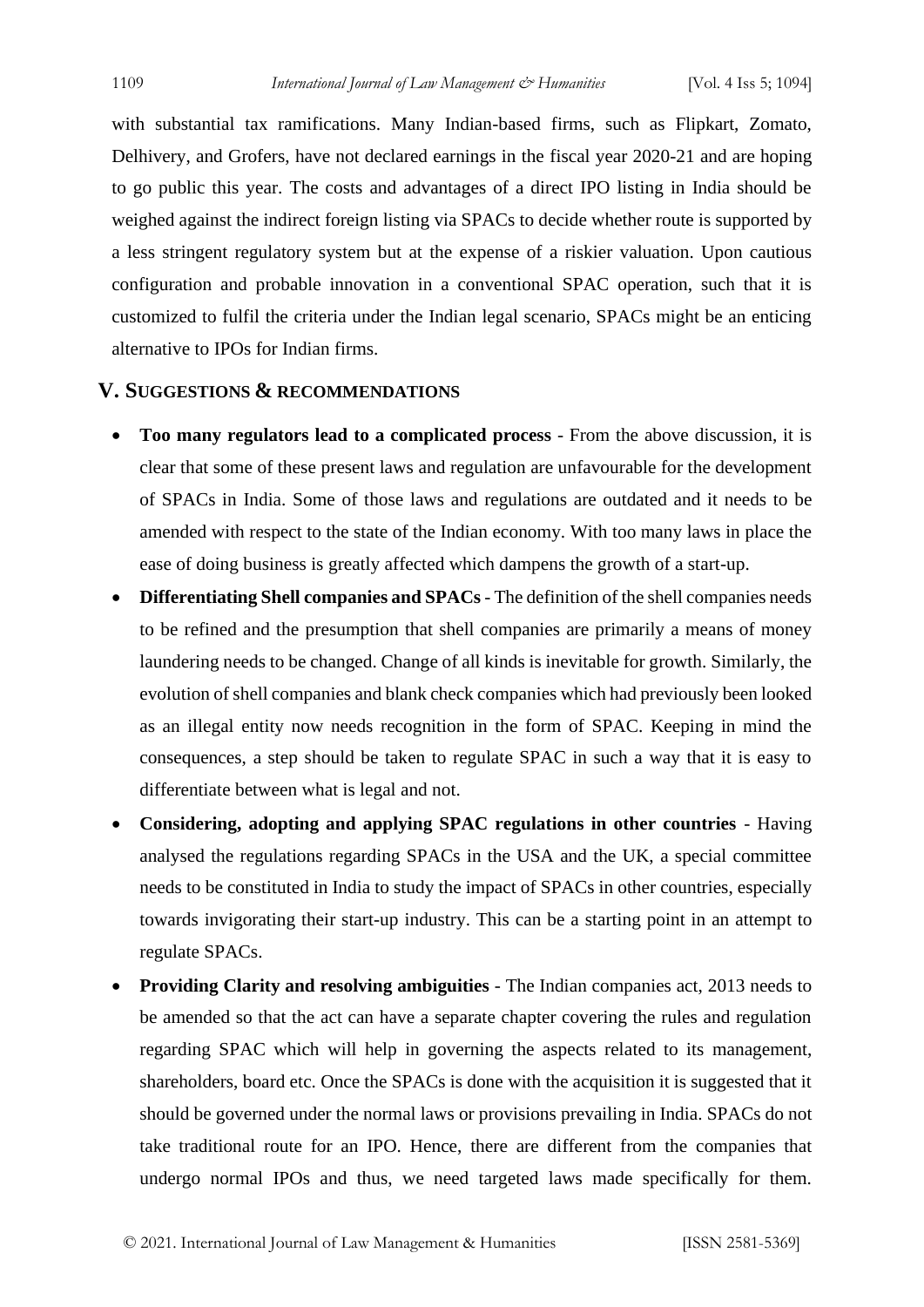Similarly, all applicable legislation and listing requirements require distinct provisions/chapters. SPACs may be eligible for the same tax exemptions and deductions as start-ups, venture capitalists, and angel investors.

# **VI. CONCLUSION**

To present India as an ideal destination for SPACs the regulatory framework has to undergo a substantial amount of change. The companies act of 2013 definitely requires amendments to include provisions related to SPACs. Also, to define the SPAC under the act and give them the legal recognition, thus fulfilling the need of the hour. Addition to the company's act, the direct tax laws may also require certain amendments to make SPACs attractive to the investors. In the past year SPACs have grown to be very popular among businesses who are planning to go public and Investors. The concept of SPC was introduced in the early 1990s. However, the unprecedented pandemic has created a panic environment among investors and businesses are suffering loses. As SPACs, have less regulatory scrutiny involved and have earned the reputation as a low-risk investment, and also gives investors an option to their shares for liquidity while keeping the warrant of the said shares in the event the company is successful in the IPO.

Many Countries like the USA, United Kingdom, Canada, and Australia have already recognised the SPAC listing and have been witnessing successful IPO listing till date. On the other side of the world, the Asian market example Singapore and Hong Kong are expecting SPAC listing on their respective stock exchanges as soon as possible. It is clear from the discussion in this article that Indian regulatory body has to amend their respective laws to enable SPAC listing. While the existing regulatory framework does not totally rule out the prospect of SPAC listing in India, the SEBI regulations related to SPAC listing, along with required modifications to the RBI Guidelines, Stamp Act, and Takeover Code, would make such transactions financially and legally feasible. It is past time for Indian authorities to harness the enormous wealth generating potential of SPAC listings in India.

SPACs are considered as an important investment done and the same cannot be ignored anymore their flexible nature can help us in nurturing the economy by helping business to merge and save business and the employment. In today's scenario private equity operations are much similar to its SPAC operations as it has been put-forward by the experts that SPACs can lead us to a new era of mergers and acquisition. Therefore, instead of being cynical in regard to this vehicle of investment, the lawmakers should opt for 'SPAC friendly' approach. Putting a friendly approach it would lead to efficient capital markets, which is what happened